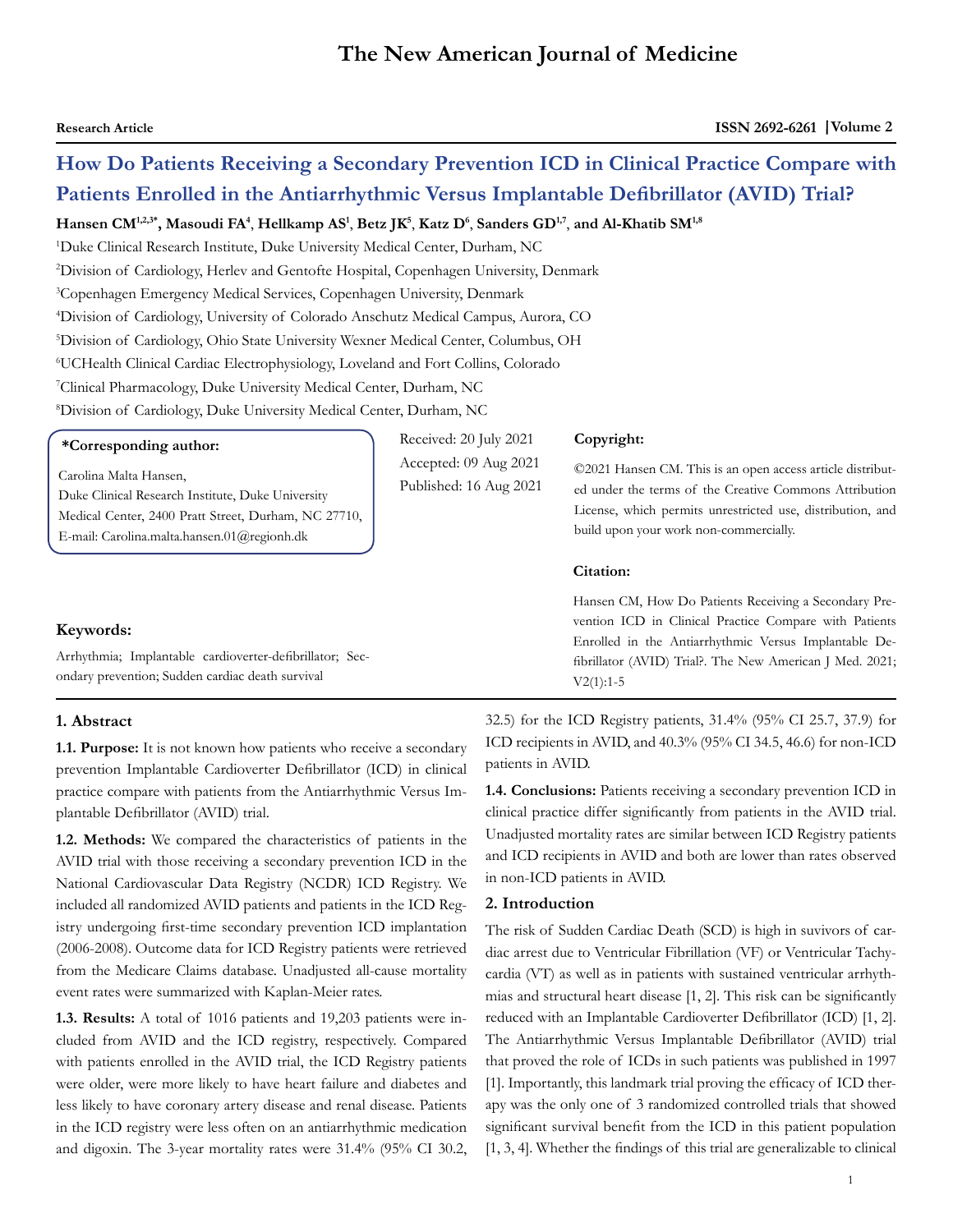practice needs to be investigated, especially given the cost and potential complications associated with the ICD. Because randomized clinical trials generally enroll patients with fewer comorbidities and are usually conducted in highly controlled and monitored settings, the results of secondary prevention ICD trials may not be generalizable to routine clinical practice. Some studies have demonstrated the lack of generalizability of randomized clinical trials' findings to clinical practice in acute coronary syndromes, heart failure, hypertension, and depression [5-8]. Further, patients enrolled in the AVID trial may markedly differ from those in today's clinical practice since both this patient population and clinical practice have significantly changed since1997 [9]. It is not known how patients who receive an ICD for a secondary prevention indication in clinical practice compare with patients who were enrolled in the AVID trial.

We conducted this study to compare the characteristics of patients enrolled in the AVID trial with those receiving a secondary prevention ICD in the National Cardiovascular Data Registry (NCDR) ICD Registry. We also sought to assess long-term outcomes in the 2 groups.

# **3. Hypothesis**

Patients who receive an ICD for a secondary indication in clinical practice differ significantly from those in the AVID trial.

# **4. Methods**

We used data from the NCDR ICD Registry and the AVID trial. ICD Registry: The American College of Cardiology operates the National Cardiovascular Data Registry (NCDR), a comprehensive, outcomes-based cardiovascular quality improvement program encompassing both in-patient and ambulatory clinical registry programs. The NCDR programs use clinical data for the development and assessment of performance and quality metrics, quality improvement programs, and peer-reviewed outcomes research. The methods and quality metrics implemented in the NCDR have been published previously [10, 11]. Data are captured electronically and submitted into a secure, centralized database. NCDR programs include robust data quality processes, including an independent audit program. Details of NCDR data elements and definitions and participating sites are available on NCDR's website. A waiver of written informed consent and authorization for this study was granted by Advarra. In 2005, after CMS expanded the coverage indications for primary prevention ICDs to incorporate the findings from SCD-HeFT and MADIT II, the National Cardiovascular Data Registry (NCDR) ICD Registry became the mandated national registry, compiling data on Medicare patients implanted with primary prevention ICDs. Patient-level data are submitted by participating hospitals on a quarterly basis. The quality of data entered into the registry is ensured by quality checks, outlier analyses, and audits [10]. For the current analysis, the NCDR ICD Registry was used to identify a "clinical practice" cohort of patients with a secondary prevention ICD.

The Antiarrhythmics Versus Implantable Defibrillator (AVID) trial, conducted 1993-97, randomized 1016 patients who had survived life-threatening ventricular arrhythmias to an ICD or antiarrhythmic medication (mostly amiodarone; a few sotalol). Survival was better in the ICD arm, with a 7% absolute difference in event rates at 1 year and similar or larger differences at later time points, and hazard ratio  $= 0.62$ . Because the trial was stopped early, average follow-up was only 18 months. For the current analysis, the AVID trial was used to identify a "randomized clinical trial" cohort of patients with a secondary prevention ICD.

#### **4.1. Patient Population**

We analyzed patient-level data in the AVID trial. The original study included patients who were resuscitated from near-fatal VF; sustained VT with syncope; or sustained VT with an ejection fraction of 40% or less and symptoms suggesting severe hemodynamic compromise due to the arrhythmia (near-syncope, congestive heart failure, and angina). If patients underwent revascularization, the ejection fraction had to be  $\leq 40\%$  for them to be eligible for the study [12].

In the NCDR ICD Registry, we identified patients who received a secondary prevention ICD between January 1, 2006, and December 31, 2008 ( $n=74,912$ ) who had a history of primary VT/VF, monomorphic or polymorphic sustained VT and syncope, or monomorphic or polymorphic sustained VT and ejection fraction  $\leq 40\%$ . Patients were excluded if they did not have prior Vsyncope due to VT  $(n=33,657)$ , had a heart transplant  $(n=104)$ , a prior ICD  $(n=17,824)$ , NYHA Class IV at the time of implant (n=1362), or if they received a biventricular ICD (n=2762) during the index procedure. All Registry patients meeting the inclusion criteria are included in summaries of patient characteristics.

## **4.2. Statistical Analysis**

Categorical variables are shown as percentages (n) and were compared with Pearson chi-square tests. Continuous variables are shown as medians (25th–75th percentiles) and were compared with Wilcoxon rank sum tests. Outcome data for ICD Registry patients were retrieved from the Medicare Claims database which only includes patients who are 65 years or older. Patients were excluded if the index admission could not be linked to Medicare data (n=13,047). Outcome analyses in the AVID cohort were confined to patients who were 65 years or older at the time of randomization. Unadjusted allcause mortality event rates are summarized with Kaplan-Meier rates.

#### **5. Results**

All randomized patients (N=1016) were included from the AVID trial and 19,203 patients were included from the ICD registry.

Patient characteristics are shown in (Table 1). Compared with patients enrolled in the AVID trial, the ICD Registry patients were significantly older (25% vs. 18% were older than 75 years), had a higher ejection fraction (35% vs 30%), and were more likely to have heart failure (69% vs 57%) and diabetes (32% vs. 24%). Patients in the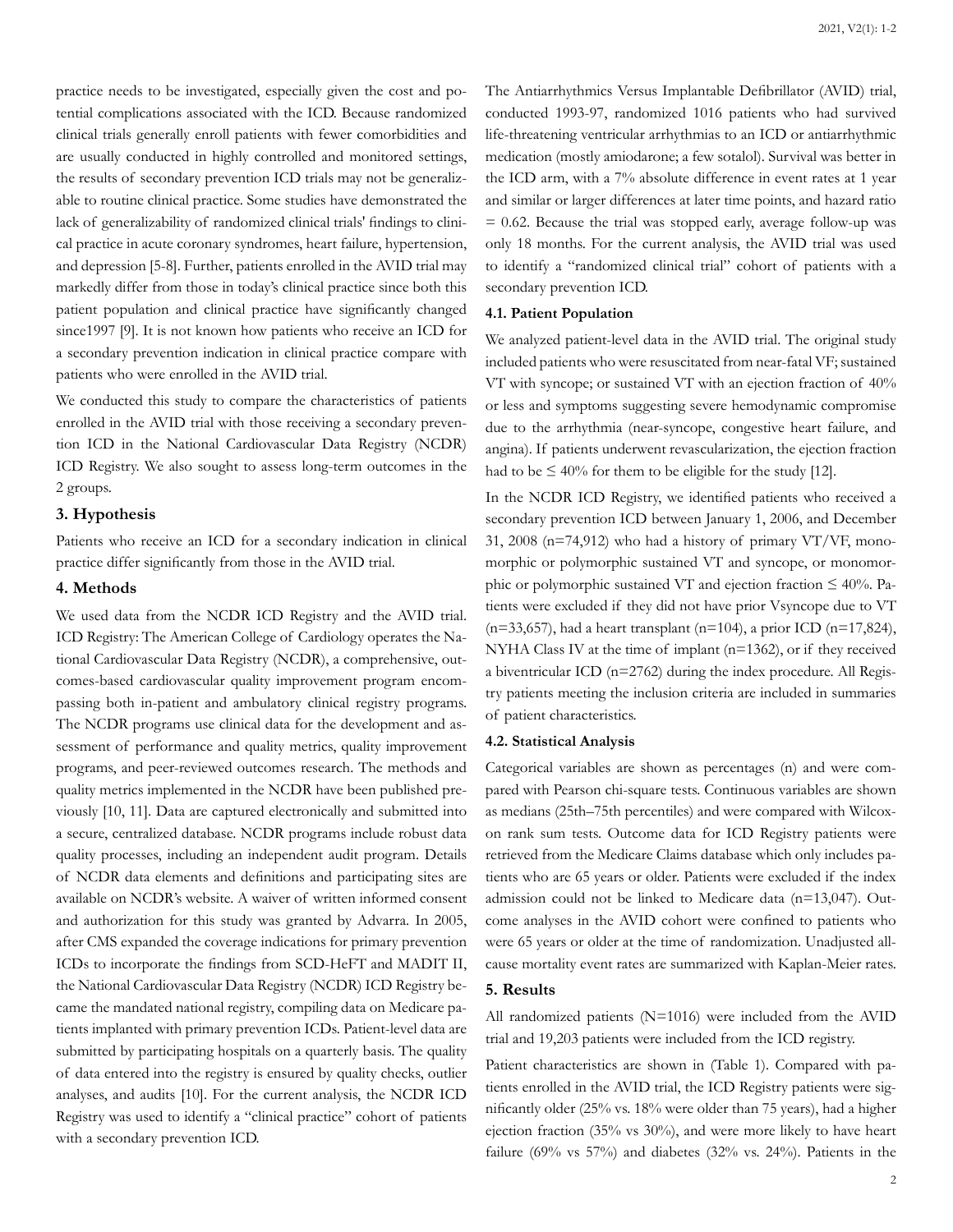ICD Registry were less likely to have coronary artery disease (65% vs 81%) and renal disease (6% vs 9%). In terms of medications at discharge, patients in the ICD registry were less often on an antiarrhythmic medication (33% vs 52%) and digoxin (13% vs 44%). Patients in the ICD Registy more often received a beta-blocker (83% vs 29%) and a statin (62% vs 13%).

A total of 572 (n=56%) AVID patients who were 65 years or older at the time of the index admission were included in outcome summaries. From the ICD Registry, a total of 6,156 patients could be linked to the Medicare Claims database and were included in outcome summaries. Rates of all-cause mortality in the 2 groups are displayed in (Table 2). The 3year mortality rates were 31.4% (95% CI 30.2, 32.5) for the ICD Registry patients, 31.4% (95% CI 25.7, 37.9) for ICD recipients in AVID, and 40.3% (95% CI 34.5, 46.6) for non-ICD patients in AVID. Due to significant differences in baseline characteristics, event rates were not formally compared as no statistical test can reliably adjust for such differences especially in the presence of small sample sizes.

**Table 1:** Patient characteristics at the time of index hospitalization (all patients were included in this table).

|                                                     | <b>AVID</b>            | <b>ICD Registry</b>       | P                  |
|-----------------------------------------------------|------------------------|---------------------------|--------------------|
| ΙN                                                  | 1016                   | 19,203                    |                    |
| Treatment (randomized for AVID)                     |                        |                           |                    |
| ICD                                                 | 50% (507)              | 100% (19,203)             |                    |
| Anti-arrhythmic therapy                             | 50% (509)              |                           |                    |
| Index arrhythmia                                    |                        |                           | < 0.001            |
| $\overline{\rm VF}$                                 | 45% (455)              | 61% (11,669)              |                    |
| <b>Sustained VT</b>                                 | $55\% (561)$           | 39% (7,534)               |                    |
| <b>Demographics</b>                                 |                        |                           |                    |
| $Age$ <sup>1</sup>                                  |                        |                           | < 0.001            |
| $<$ 55 years                                        | 15% (153)              | 24% (4,626)               |                    |
| 55-64 years                                         | $29\% (291)$           | 24% (4,554)               |                    |
| $65-74$ years                                       | 38% (388)              | 27% (5142)                |                    |
| $\geq$ 75 years                                     | $18\%$ (184)           | $\overline{25\% (4,881)}$ |                    |
| Male                                                | 79% (807)              | 72% (13,873)              | < 0001             |
| Non-white race                                      | $14\%$ (138)           | $15\% (2,824)$            | 0.31               |
| <b>Measurements</b>                                 |                        |                           |                    |
| LVEF(%)                                             | $30(20-39)$            | $35(25-45)$               | < 0.001            |
| <b>Arrhythmia history/ECG</b>                       |                        |                           |                    |
| Prior AF or flutter                                 | 23% (237)              | $31\% (6,023)$            | < 0.001            |
| Prior VF (including index)                          | $46\% (468)$           | 61% (11,669)              | < 0001             |
| Prior VT (including index)                          | 57% (579)              | 83% (15,931)              | < 0001             |
| Prior syncope                                       | $13\%$ (133)           | 47% (9,094)               | < 0.001            |
| <b>Medical history</b>                              |                        |                           |                    |
| ΗF                                                  | 57% (583)              | 69% (13,270)              | < 0001             |
| NYHA Class (for patients with CHF)                  |                        |                           | 0.0004             |
| Ι                                                   | 36% (209)              | 36% (6,823)               |                    |
| $\overline{\rm II}$                                 | $48\% (280)$           | 42% (7,990)               |                    |
| $\overline{III}$                                    | $16\%$ (94)            | 23% (4,320)               |                    |
| CAD                                                 | 81% (828)              | 65% (12,440)              | < 0001             |
| Prior MI                                            | $67\% (681)$           | 56% (10,664)              | $\overline{<0001}$ |
| Prior PCI                                           | $\overline{10\%}$ (97) | $\frac{1}{32\% (6,236)}$  | < 0.001            |
| Prior CABG                                          | $30\% (305)$           | $26\% (5,070)$            | 0.011              |
| Cerebrovascular disease                             | $14\%$ (145)           | $14\% (2,663)$            | 0.72               |
| Hypertension                                        | 56% (567)              | 72% (13,756)              | < 0001             |
| <b>Diabetes</b>                                     | 24% (247)              | 32% (6,066)               | < .0001            |
| Renal disease                                       | $9\%$ (89)             | $6\%$ $(1,151)$           | 0.0004             |
| <b>COPD</b>                                         | $16\%$ (164)           | 21% (4,127)               | < 0001             |
| Medications at discharge (for pts discharged alive) |                        |                           |                    |
| N                                                   | 995                    | 19,074                    |                    |
| Antiarrhythmic                                      | $52\%$ (533)           | 33% (6,283)               | < 0001             |
| <b>ACE-inhibitor or ARB<sup>3</sup></b>             | $68\% (692)$           | 68% (12,899)              | 0.75               |
| Beta blocker                                        | $29\% (291)$           | 83% (15,899)              | < 0.001            |
| Digoxin                                             | $44\%$ (445)           | $13\% (2,426)$            | < 0001             |
| Statin                                              | 13% (130)              | 62% (11,788)              | < 0001             |

<sup>1</sup>Exact age is not given in the AVID database; instead, age in 5 year categories is given, ranging from <35, 35-39,80-84, 85+.

 $^2$  Baseline = randomization for AVID and implantation for the ICD Registry.

<sup>3</sup> There were no ARBs in AVID.

Categorical variables are shown as percent (n) and compared with Pearson chi-square tests. Continuous variables are shown as median (25th–75th percentiles) and compared with Wilcoxon rank sum tests.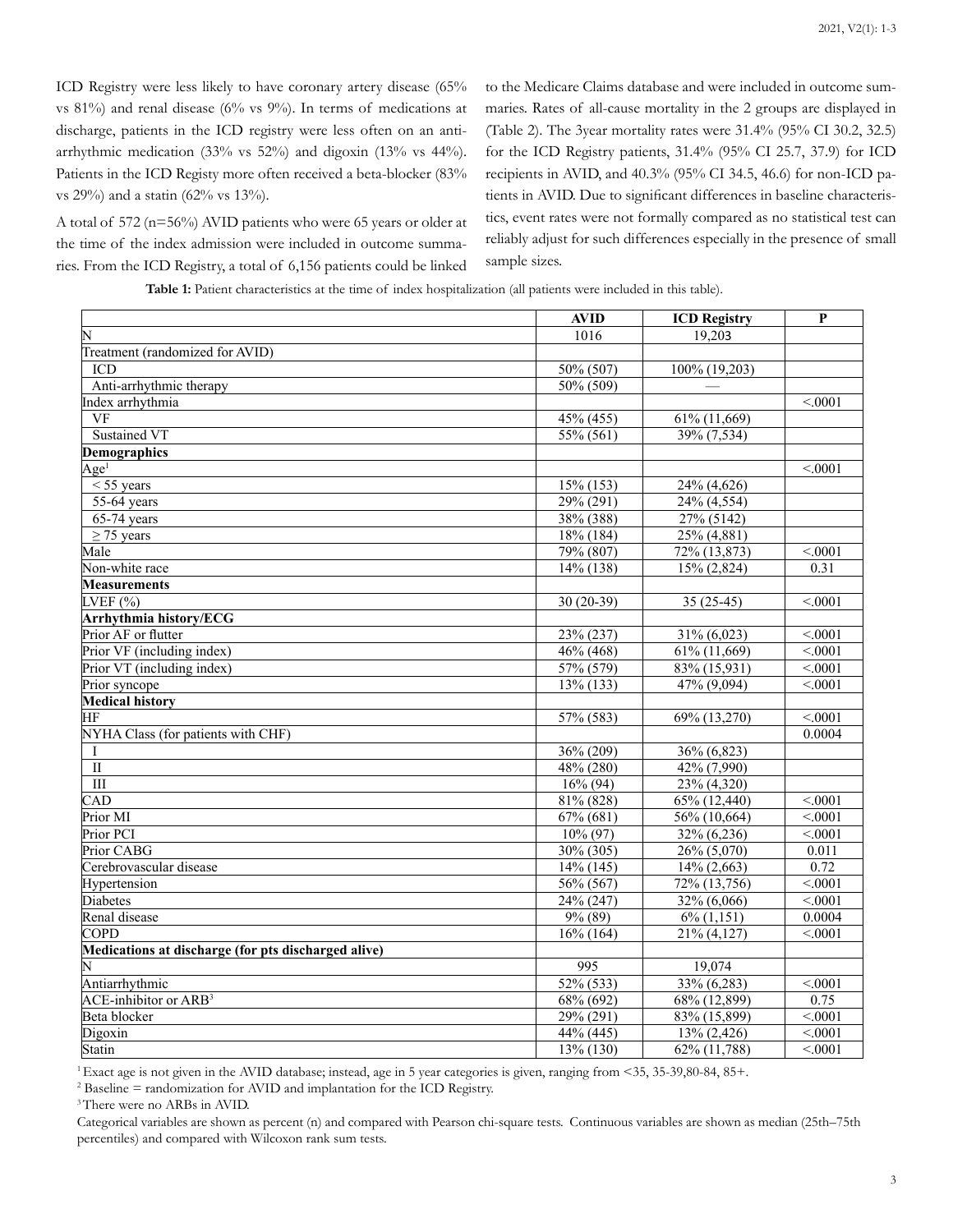**Table 2:** All-cause mortality for AVID and ICD Registry patients (only patients ≥ 65 years of age were included in this table).

|                                                | <b>ICD Registry</b>   | All AVID                | <b>AVID ICD</b>       | <b>AVID Antiarrhythmic</b> |
|------------------------------------------------|-----------------------|-------------------------|-----------------------|----------------------------|
| $\mathbf N$                                    | 6,156                 | 572                     | 278                   | 294                        |
| Follow-up duration among non-event pts (years) |                       |                         |                       |                            |
| Median                                         | 5.2                   | 2.9                     | 2.8                   | 3                          |
| $25th$ , 75 <sup>th</sup> percentiles          | 5.2, 5.2              | 2.0, 3.7                | 2.0, 3.6              | 2.2, 3.7                   |
| Min, max                                       | 5.2, 5.2              | 0.3, 5.2                | 1.0, 5.2              | 0.3, 5.2                   |
| Total deaths                                   | 2942                  | 207                     | 86                    | 121                        |
| <i>Event rates</i> (Kaplan-Meier)              |                       |                         |                       |                            |
| 1 year: Event rate $(95\% \text{ CI})$         | $15.0\%$ (14.2, 16.0) | $17.0\%$ (14.1, 20.3)   | $13.7\%$ (10.1, 18.3) | $20.1\%$ (16.0, 25.2)      |
| Number at risk                                 | 5,230                 | 472                     | 238                   | 234                        |
| 2 years: Event rate $(95\% \text{ CI})$        | $23.5\%$ (22.5, 24.6) | $26.2\% (22.7, 30.1)$   | 21.8% (17.3, 27.2)    | $30.4\%$ (25.4, 36.1)      |
| Number at risk                                 | 4,711                 | 337                     | 170                   | 167                        |
| 3 years: Event rate (95% CI)                   | $31.4\%$ (30.2, 32.5) | $36.0\%$ $(31.8, 40.5)$ | $31.4\% (25.7, 37.9)$ | $40.3\%$ (34.5, 46.6)      |
| Number at risk                                 | 4,227                 | 187                     | 89                    | 98                         |

#### **6. Discussion**

This study assessed how patients receiving a secondary prevention ICD in clinical practice compare with patients in the only randomized clinical trial that showed benefit of secondary prevention ICDs. Our analysis shows that patients receiving a secondary prevention ICD in clinical practice are significantly different from patients enrolled in the AVID trial. Despite these differences and our inability to report adjusted outcomes, at least numerically, the rates of death at 1, 2, and 3 years in the ICD registry were comparable to those observed in ICD recipients in the AVID trial and these rates were lower than those seen in non-ICD patients in the AVID trial.

Our results are not surprising as randomized clinical trial populations are typically "healthier" than patients seen in clinical practice. Further, patients and clinical practice have changed appreciably since 1997. As seen in other patient populations, patients have become older and more morbid than in previous years. Among patients with sudden cardiac arrest, the incidence of ischemic heart disease seems be decreasing while other conditions such as hypertensive cardiomyopathy seem to be increasing [13]. Another important change is the improved use of life-prolonging medications such as beta-blockers, angiotensin receptor neprilysin inhibitor, and mineralocorticoid receptor antagonists. A similar analysis comparing patients receiving a primary prevention ICD in the ICD Registry with those of patients enrolled in the pivotal ICD trials showed that patients in the ICD Registry were significantly older and had a greater burden of coexisting illnesses than trial patients [3]. Despite these differences in patient characteristics, ICD Registry patients had similar survival to matched patients in the clinical trials [3].

Importantly, our study demonstrates widespread adoption of guideline-directed medical therapy, namely use of beta-blockers, in this cohort of patients with a low ejection fraction. The use of spironolactone, not assessed in AVID and so not included in the current study, may also be greater in contemporary clinical practice. Our study also shows low use of digoxin and antiarrhythmic drugs, both of which may have a negative impact on survival.

While outcomes of the 2 groups could not be formally compared in the present study due to small sample sizes, numerically, the rates of death in the ICD registry were comparable to those observed in ICD recipients in the AVID trial. Also, a recent analysis of the NCDR ICD Registry showed that almost 4 in 5 older patients receiving a secondary prevention ICD survive at least for 2 years [14]. A trial of secondary prevention ICDs versus no ICDs in a contemporary cohort will likely never be feasible due to the widespread acceptance of the importance of the ICD in such high-risk populations. Thus, the AVID trial will continue to serve as the foundation of professional guideline recommendations to offer an ICD to AVID-like patients, and the results of the current analysis appear to support this practice [9].

Several limitations of this analysis should be considered when interpreting the results. In the timeframe of this study, inclusion of patients in the NCDR was required as a condition for reimbursement to Medicare beneficiaries undergoing primary prevention ICD implantation, but there is no such requirement for secondary prevention ICDs. However, 91% of participating sites also include data regarding secondary prevention ICDs. Thus, the data and related study results reflect the centers/practices participating and may not be generalizable to larger U.S. or non-U.S. practice. Although sites are expected to submit comprehensive data for all patients meeting registry inclusion criteria, some eligible patients may not be included. Although we chose to include patients in the earlier period of the NCDR registry (2006-2008) to have a population more comparable to the one in the AVID trial, our NCDR population is similar to a more contemporary NCDR population [14, 15]. Due to the small sample size for outcomes analysis, it was not possible to present a